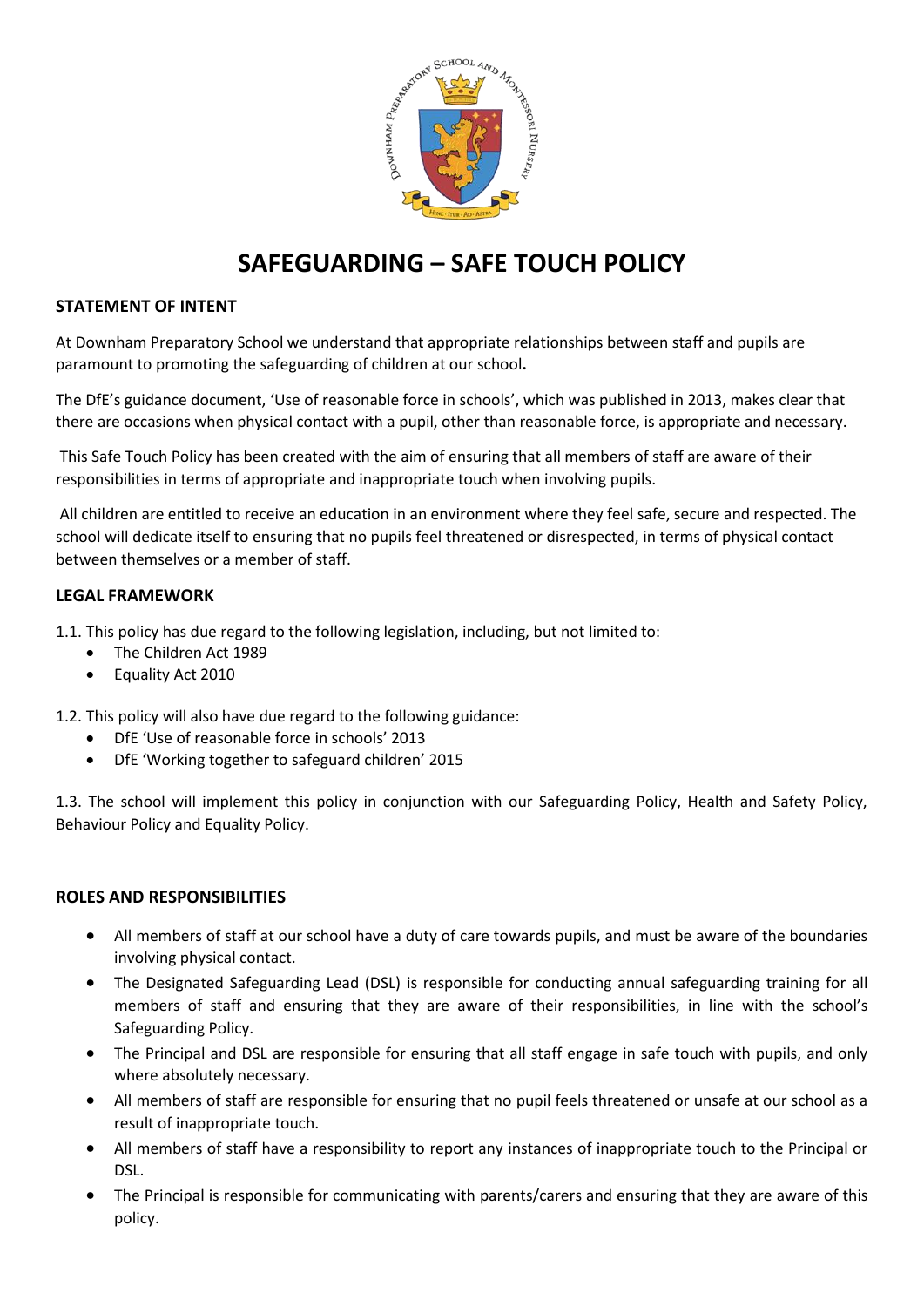• The school has a responsibility for ensuring that they create and promote a culture in which pupils' wishes and feelings are respected.

# **WHAT IS SAFE TOUCH?**

- For the purpose of this policy, "safe touch" is defined as physical contact that, if otherwise avoided, would be inhumane, unkind and potentially emotionally or physically damaging for the pupil.
- Safe touch should never be invasive, humiliating or flirtatious.
- The school understands that the following examples are instances of safe touch which may occur between staff and pupils:
- Comforting an upset or distressed pupil,
- Congratulating or praising a pupil,
- Holding the hand of a pupil to guide them, such as when crossing a road or walking to assembly,
- Giving first aid to a pupil,
- Demonstrating exercises or techniques during PE lessons, administering medicine, or when using musical instruments.

# **TYPES OF SAFE TOUCH**

- The school understands that certain types of physical contact between staff and pupils are inappropriate, such as hugging, lap-sitting, holding hands or kissing.
- The school recognises that the only appropriate places to touch pupils are on the shoulders, arms and back.
- Except in the case of demonstrating skills during sports lessons, we allow the following:
	- **•** When demonstrating how to use sporting equipment or sports skills staff may need to touch children to support and guide them, for example in gymnastics, hockey, rugby and football.
	- **•** When learning climbing skills staff will need to use a guiding hand to support younger children
	- **•** When younger children are using the climbing equipment staff may need to support them getting up and down-this must be done in sight of others. Staff must lift from under the armpits and place the child down gently.
	- Staff will limit lone-working, when this is necessary in the school hall the door is pinned open and there are glass windows allowing others to see in.

# • **The school places the following restrictions on hugging:**

- At our school we encourage staff using touch for reward or comfort to use the 'school-hug', rather than an embrace.
- **·** The school-hug is a sideways hug whereby the member of staff places their hands on the pupil's shoulders.
- **•** This type of hug prevents the pupil from turning themselves towards the member of staff and thus engaging in a 'front' embrace, which the school would deem inappropriate.

# • **The school places the following restrictions on holding hands:**

- At our school we understand that there are times when a member of staff will need to hold a pupil's hand, either to guide them or to prevent them from being physically harmed.
- **E** Within our Reception class we will hold a pupil's hand when giving guidance, reassurance or to comfort them.
- We encourage the use of the 'school hand-hold'. This is done by the adult holding their arm out, and the child is encouraged to either hold the hand or arm of the adult or wrap their hand around the adult's lower arm. The adult's other hand can then be placed over the child's hand for a little extra security if it is required.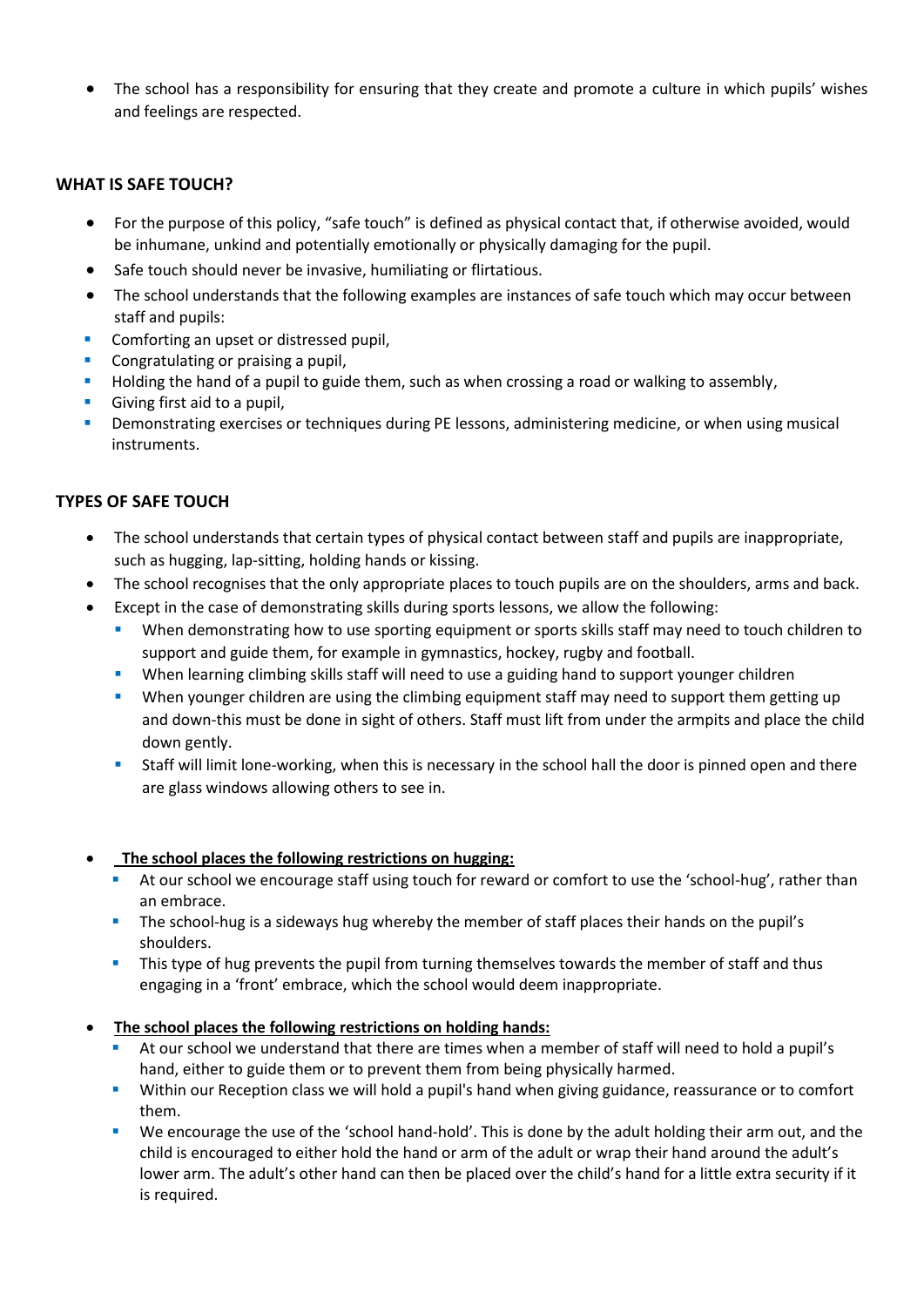# • **The school places the following restrictions on lap-sitting:**

- **•** The school recognises that all instances of lap-sitting are inappropriate and therefore prohibits this interaction between members of staff and pupils.
- **E** Reception class will allow pupil's to sit on their lap if they require comfort or reassurance, particularly in the case of distress; this type of contact is only made with the consent of the child. The child must be sat sideways or facing outwards and never in a front embrace.
- **•** The school understands that pupils are not always aware of the boundaries between staff and pupils and thus may try to engage in physical contact such as lap-sitting or inappropriate hand-holding and hugging.
- **•** Should a pupil try to engage in any inappropriate physical contact, the member of staff must explain to the pupil why it is unacceptable and encourage them to engage in the school-hug.
- **■** If a member of staff attempts to use one of the safe methods of touch and a pupil is unhappy with this, the member of staff will retract immediately in order to respect the pupil's wishes.

# **REASONABLE FORCE**

- The school understands that there are times when members of staff must provide physical intervention whereby a child presents danger to themselves or others.
- All staff have the legal power to use reasonable force. In these instances, staff must always explain the reasons for their actions to the pupil and why it was necessary.
- Reasonable force may be required in order to control or restrain a pupil in extreme circumstances, such as needing to guide a pupil to safety.
- At all times, members of staff must ensure they use reasonable force in such a way as to avoid any injury to the pupil, but the school recognises that in some extreme cases, such as immediate intervention to prevent worse physical injury, this may not be possible.
- The school is able to use reasonable force in situations when:
	- Disruptive children must be removed from the classroom, and have previously refused to.
	- Members of staff need to control disruptive pupils on school trips, or similar.
	- **■** Members of staff must prevent a pupil from leaving a classroom when doing so would lead to a risk of their safety.
	- A pupil is attacking a member of staff or another pupil.
	- A pupil is at serious risk of harming themselves and a member of staff must intervene to prevent this. (DfE, p.5)
- Any occurrences of the use of reasonable force will be reported to the Principal. STAFF INVOLVED MUST FILL IN OUR USE OF RESTRAINT RECORD.

# **REPORTING INAPPROPRIATE TOUCH**

- If a pupil attempts to engage in any inappropriate touch, the member of staff involved will report this immediately to the Principal or DSL, in order to prevent any allegations of inappropriate physical contact.
- If another member of staff suspects or witnesses inappropriate physical contact, whereby the member of staff is willingly involved, they will report this to the Principal or DSL immediately.
- The Principal and DSL will keep a written record of all instances of reported inappropriate touch.
- Any allegations against staff will be dealt with as a matter of urgency, and in accordance with the procedures outlined in the Staff Code of Conduct.

# **TRAINING OF STAFF**

- The Principal and DSL will conduct safeguarding training for all members of staff in relation to safe touch.
- All staff will be regularly reminded of the methods of safe touch employed by our school, and will communicate this to the pupils they are in contact with.